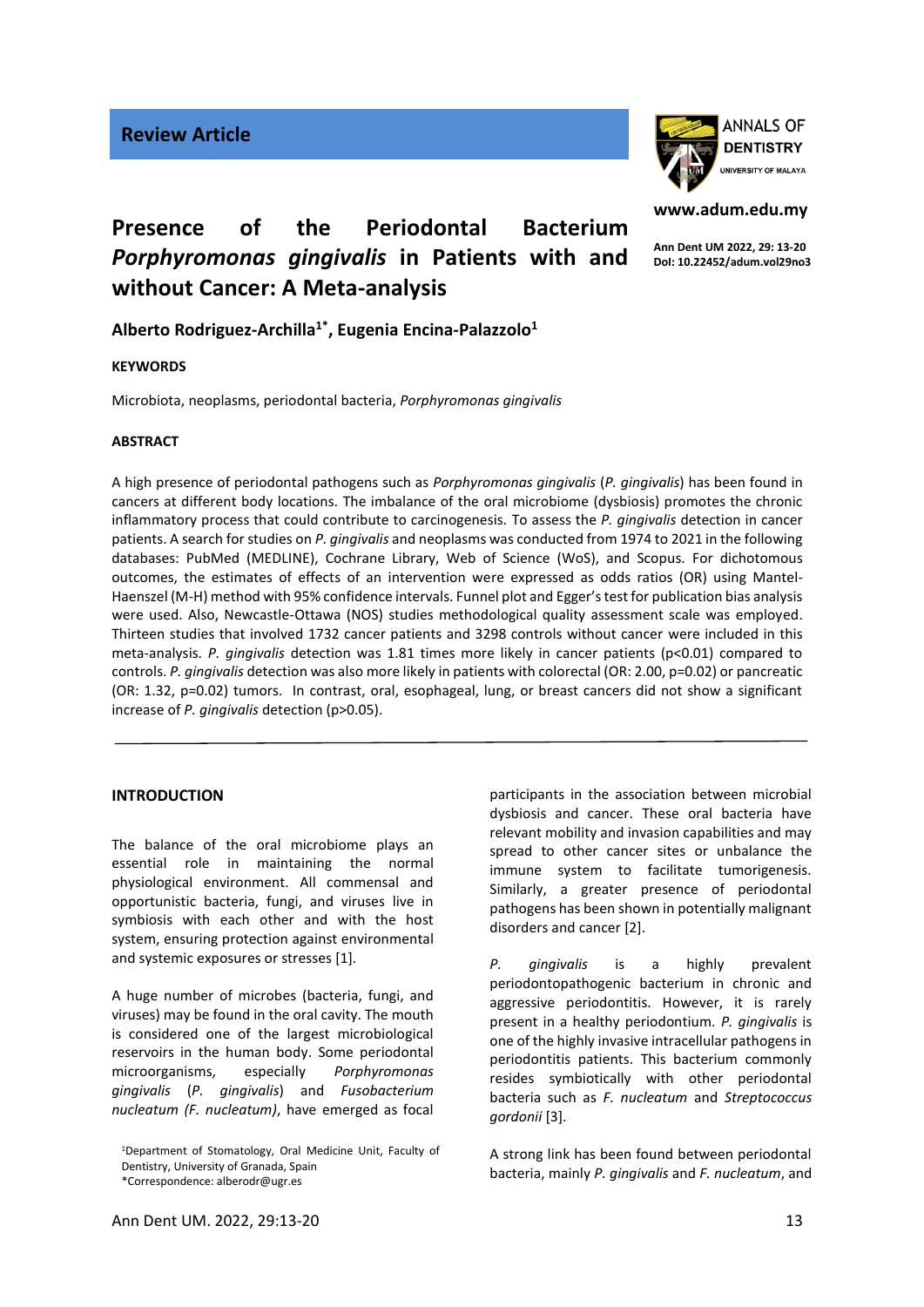the development of cancers such as colorectal or pancreatic. *P. gingivalis* infection induces the production of various inflammatory cytokines (IL-1, IL-6, IL-8, and TNF-alpha), favoring cell migration, inhibiting apoptosis by inactivating the p53 tumor suppressor gene, and increasing host cell mutations  $[4]$ .

*P. gingivalis* may invade oral keratinocytes and interfere with cell signaling pathways, providing possible molecular mechanisms for its involvement in epithelial transformation into oral squamous cell carcinoma [1]. Several factors may initiate an imbalance of the microbiome (dysbiosis) characterized by loss of microbial diversity, loss of beneficial microbes, and expansion of pathogenic microbes. This dysbiosis results in the activation of host defense mechanisms with overexpression of inflammatory molecules and production of carcinogenic bacterial metabolites. These bacterial toxins can cause DNA damage, disrupting normal cell division and apoptosis [5]. This study aimed to assess the *P. gingivalis* detection in cancer patients.

### **MATERIALS AND METHODS**

The search and selection of studies, data extraction, and evaluation were carried out by the two authors (ARA and EMEP) independently. Later, both authors decided jointly on the articles to be included in this study.

#### **Search strategy and study selection criteria**

Case-control studies on *P. gingivalis* and cancer were searched from 1974 to 2021 in the following databases: PubMed (MEDLINE), Cochrane Library, Web of Science (WoS), and Scopus. Search strategies were developed for each database with a combination of Medical Subjects Headings (MeSH) and free-text terms. The search terms were as follows: "porphyromonas gingivalis"[MeSH Terms] AND "neoplasms"[MeSH Terms] AND "case control studies"[MeSH Terms]; "porphyromonas gingivalis" AND "cancer" AND "case control"; TITLE-ABS-KEY ("porphyromonas gingivalis" AND "cancer" AND "case control"). The exclusion criteria were: a) articles without full-text availability, b) studies that did not consider subjects without cancer, c) studies with a score of fewer than 6 points on the Newcastle-Ottawa methodological quality assessment scale, and d) studies with non-usable data.

## **Data extraction**

The characteristics of the selected studies included the first author, year of publication, study populations, methods of detecting *P. gingivalis*,

Newcastle-Ottawa scale score, and the outcome variable (cancer risk on different body locations).

#### **Assessment of methodological quality**

The methodological quality of the studies considered in this manuscript was analyzed with the Newcastle-Ottawa methodological quality assessment scale composed of eight items that assess three dimensions (selection, comparability, exposure) [6]. According to the score obtained, the studies are classified as high quality (≥7 points), moderate quality (4-6 points), and low quality (1-3 points).

#### **Statistical analysis**

Data were processed with the RevMan 5.4 metaanalysis software (The Cochrane Collaboration, Oxford, UK). For dichotomous outcomes, the odds ratio (OR) with the Mantel-Haenszel Chi-square formula (M-H) and 95% confidence intervals (95% CI) were used. Heterogeneity was determined according to the Higgins statistic (*I 2* ). A randomeffects model was applied if the heterogeneity was high (*I <sup>2</sup>*>50%). The minimum level of significance was set at p<0.05. Publication bias was estimated using the funnel plot and the Egger test, with a value of p<0.1 as statistically significant.

#### **RESULTS**

#### **Study selection**

In the initial search, 61 articles (15 in PubMed, 31 in WoS, and 15 in Scopus) were collected, 12 of them were duplicates. Of the 49 articles for eligibility, 36 articles were removed after applying the exclusion criteria. Finally, 13 studies were included in this meta-analysis (Figure 1).



**Figure 1** Study flow diagram

The main descriptive characteristics and the methodological quality analysis of the thirteen articles considered in the meta-analysis are shown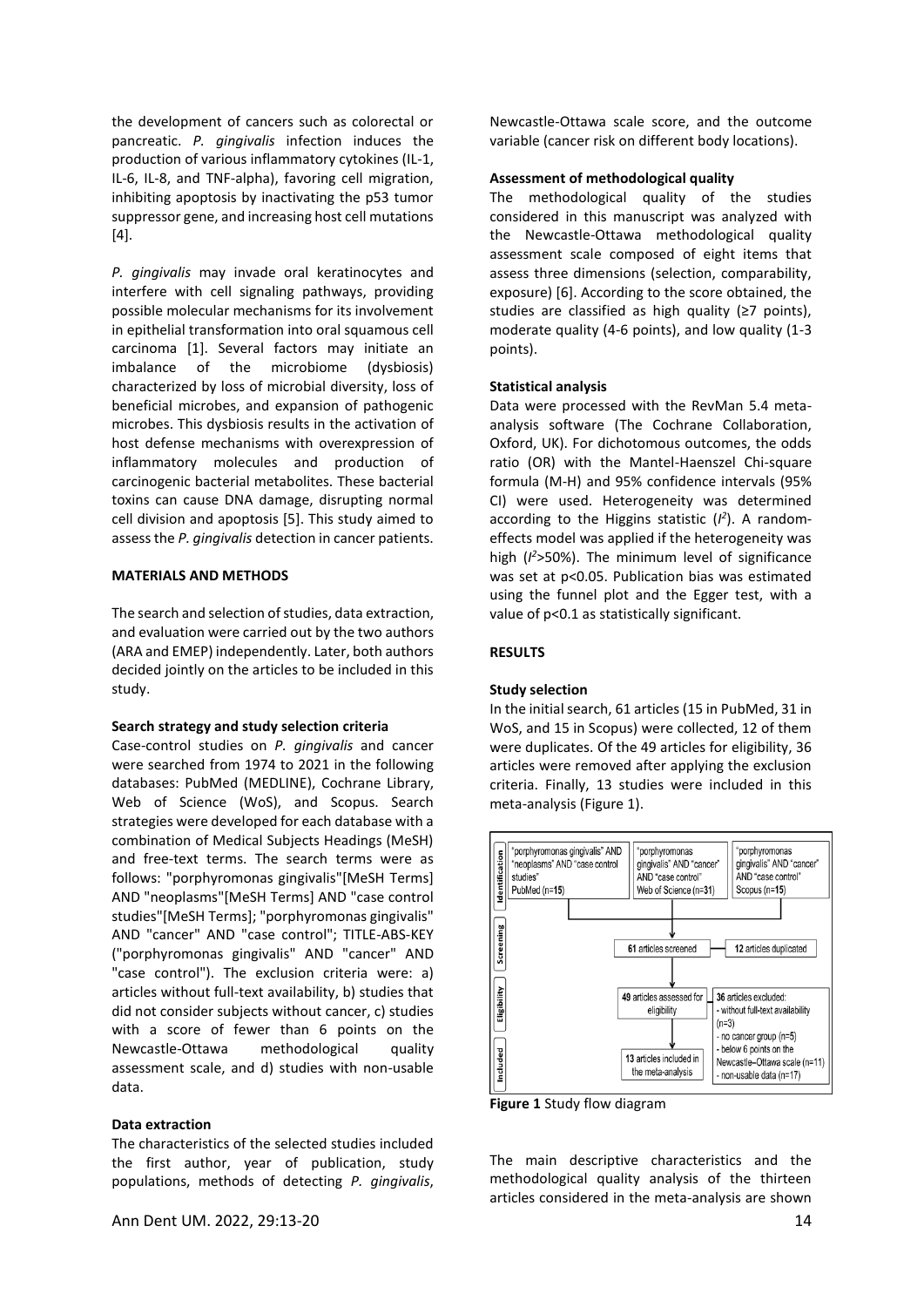in Table 1 [7-19]. One of these studies analysed three cancer sites (colorectal, lung, breast) [10]. These studies involved 1732 cancer patients and 3298 controls without cancer. Considering the different locations of the tumor, four studies (30.8%) were performed in oral cancer patients, three studies (23.1%) in esophageal cancer patients, three (23.1%) in colorectal cancer patients, and another three (23.1%) in pancreatic cancer patients. Finally, a single study considered lung and breast cancer patients. The *P. gingivalis*

detection methods used in the different studies included were: polymerase chain reaction (PCR) in 11 studies (84.6%), immunohistochemistry (IMH) in 3 studies (23.1%), microscopy indirect immunofluorescence (IIM) in one study, fluorescence in situ hybridization (FISH) in one study, and enzyme-linked immunosorbent assay (ELISA) in another study. According to the Newcastle-Ottawa (NOS) quality scale [6], two studies (15.4%) achieved 8 points, 7 studies (53.8%) had 7 points, and 4 studies (30.7%), 6 points.

|                  |      |             |                                    | <b>Cancer location</b> | <b>Detection</b> |                |
|------------------|------|-------------|------------------------------------|------------------------|------------------|----------------|
| Study            | Year | Country     | <b>Study population</b>            |                        | methods          | <b>NOS</b>     |
| Kang [7]         | 2009 | South Korea | 28 cancer (22M, 6F, ma=58.0y)      | Oral cavity            | <b>PCR</b>       | $\overline{7}$ |
|                  |      |             | 52 control (23M, 29F, ma=42.0y)    |                        |                  |                |
| Michaud [8]      | 2013 | Europe*     | 405 cancer (196M, 209F, ma=57.8y)  | Pancreas               | <b>ELISA</b>     | $\overline{7}$ |
|                  |      |             | 416 control (199M, 217F, ma=57.8y) |                        |                  |                |
| Gao [9]          | 2016 | China       | 100 cancer (70M, 30F, na)          | Esophagus              | PCR, IMH         | 6              |
|                  |      |             | 30 control (na, na, na)            |                        |                  |                |
| Mai [10]         | 2016 | <b>USA</b>  | 17 cancer (na, na, na)             | Colorectal             | <b>IIM</b>       | 6              |
|                  |      |             | 1235 control (na, na, na)          |                        |                  |                |
| Mai [10]         | 2016 | <b>USA</b>  | 17 cancer (na, na, na)             | Lung                   | IIM              | 6              |
|                  |      |             | 1235 control (na, na, na)          |                        |                  |                |
| Mai [10]         | 2016 | <b>USA</b>  | 67 cancer (na, na, na)             | <b>Breast</b>          | <b>IIM</b>       | 6              |
|                  |      |             | 1235 control (na, na, na)          |                        |                  |                |
| Fan [11]         | 2017 | <b>USA</b>  | 361 cancer (206M, 155F, ma=68.7y)  | Pancreas               | <b>PCR</b>       | 8              |
|                  |      |             | 371 control (212M, 159F, ma=68.7y) |                        |                  |                |
| Peters [12]      | 2017 | <b>USA</b>  | 106 cancer (85M, 21F, ma=67.3y)    | Esophagus              | <b>PCR</b>       | 8              |
|                  |      |             | 210 control (168M, 42F, ma=67.4y)  |                        |                  |                |
| Yuan [13]        | 2017 | China       | 50 cancer (na, na, na)             | Esophagus              | PCR, IMH         | 6              |
|                  |      |             | 30 control (na, na, na)            |                        |                  |                |
| Chang [14]       | 2019 | China       | 61 cancer (39M, 22F, ma=57.4y)     | Oral cavity            | <b>PCR</b>       | $\overline{7}$ |
|                  |      |             | 30 control (17M, 13F, ma=55.4y)    |                        |                  |                |
| Yang [15]        | 2019 | <b>USA</b>  | 231 cancer (93M, 138F, na)         | Colorectal             | <b>PCR</b>       | $\overline{7}$ |
|                  |      |             | 461 control (185M, 276F, na)       |                        |                  |                |
| Zhang [16]       | 2020 | China       | 50 cancer (32M, 18F, ma=61.0y)     | Oral cavity            | <b>PCR</b>       | $\overline{7}$ |
|                  |      |             | 50 control (na, na, na)            |                        |                  |                |
| Chen [17]        | 2021 | China       | 95 cancer (65M, 30F, ma=55.8y)     | Oral cavity            | <b>PCR</b>       | $\overline{7}$ |
|                  |      |             | 39 control (21M, 18F, ma=52.6y)    |                        |                  |                |
| <b>Wang</b> [18] | 2021 | China       | 22 cancer (na, na, na)             | Colorectal             | PCR, IMH,        | 6              |
|                  |      |             | 20 control (na, na, na)            |                        | <b>FISH</b>      |                |
| Petrick [19]     | 2022 | <b>USA</b>  | 122 cancer (28M, 94F, ma=59.5y)    | Pancreas               | <b>PCR</b>       | $\overline{7}$ |
|                  |      |             | 354 control (80M, 274F, ma=59.3y)  |                        |                  |                |

**\***Denmark, France, Germany, Greece, Italy, the Netherlands, Norway, Spain, Sweden and the United Kingdom; **USA:**  United States of America; **cancer:** cancer patients**; control:** subjects without cancer; **M:** male; **F:** female; **ma:** mean age; **y:** years; **na:** non available data; **PCR:** Polymerase Chain Reaction; **ELISA:** Enzyme-Linked ImmunoSorbent Assay; **IMH:** Immunohistochemistry; **IIM:** Indirect immunofluorescence microscopy; **FISH:** Fluorescence in situ hybridization; **NOS:**  Newcastle-Ottawa methodological quality scale.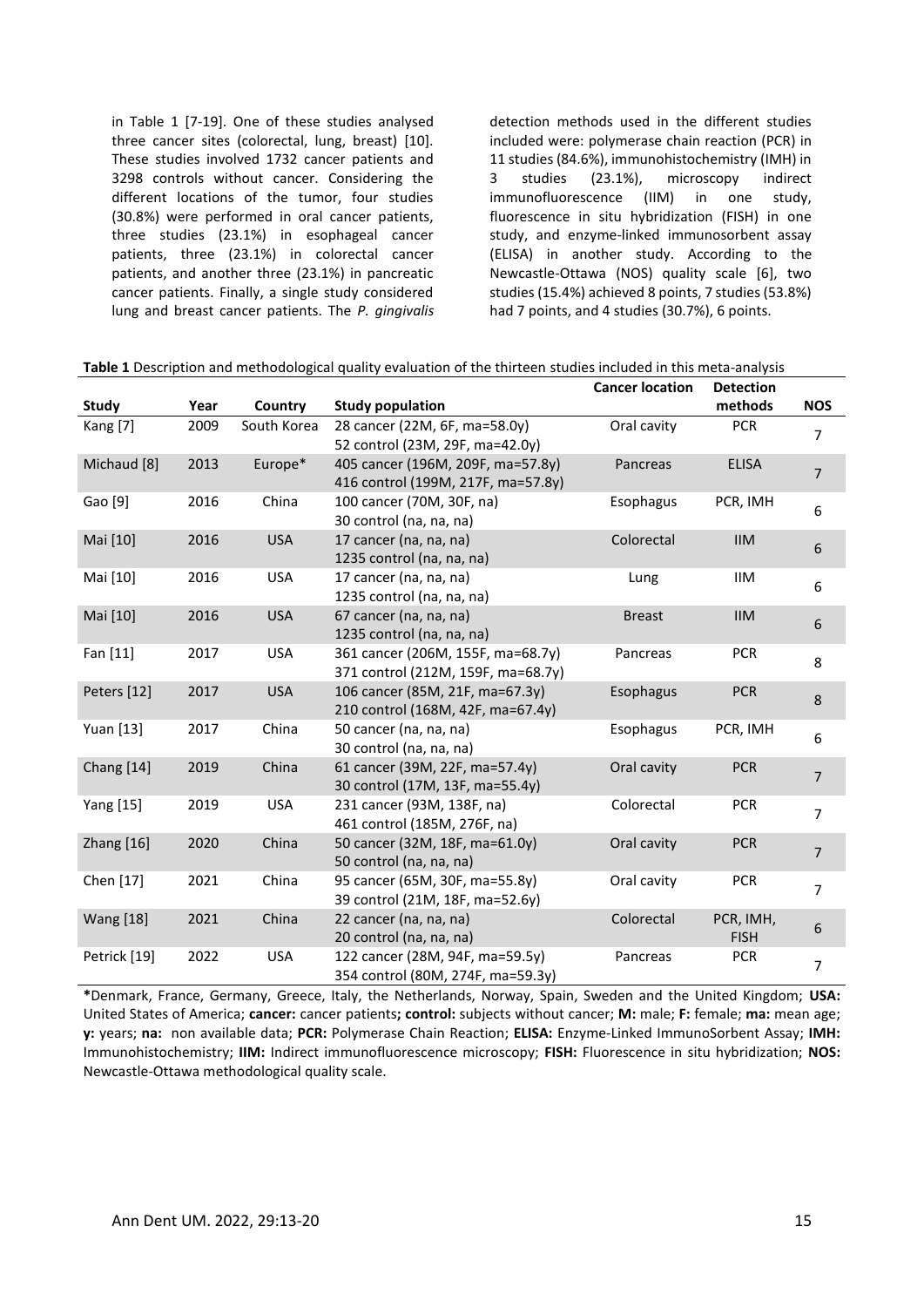Figure 2 presents the results on the detection of the periodontopathogen *P. gingivalis* in oral biofilms from patients with cancers in different locations (oral cavity, esophagus, colon, pancreas, lung, and breast) and controls without the disease.

Globally, cancer patients were 1.81 times more likely to be infected by *P. gingivalis* compared to subjects without cancer, observing a highly significant statistical association (OR=1.81; 95% CI: 1.25 to 2.62; p<0.01).

|                                                                                                                                              | <b>Cancer patients</b> |      | Controls                  |          | Odds Ratio  |                      | Odds Ratio                |  |  |  |  |  |
|----------------------------------------------------------------------------------------------------------------------------------------------|------------------------|------|---------------------------|----------|-------------|----------------------|---------------------------|--|--|--|--|--|
| <b>Study or Subgroup</b>                                                                                                                     | Events                 |      | Total Events Total Weight |          |             | M-H, Random, 95% Cl  | M-H, Random, 95% CI       |  |  |  |  |  |
| a. Oral cancer                                                                                                                               |                        |      |                           |          |             |                      |                           |  |  |  |  |  |
| Chang 2019                                                                                                                                   | 37                     | 61   | 4                         | 30       | 5.6%        | 10.02 [3.11, 32.33]  |                           |  |  |  |  |  |
| Chen 2021                                                                                                                                    | 11                     | 95   | 0                         | 39       | 1.5%        | 10.75 [0.62, 187.08] |                           |  |  |  |  |  |
| Kang 2009                                                                                                                                    | 20                     | 28   | 43                        | 52       | 6.1%        | $0.52$ [0.18, 1.56]  |                           |  |  |  |  |  |
| Zhang 2020                                                                                                                                   | 2                      | 50   | 1                         | 50       | 2.0%        | 2.04 [0.18, 23.27]   |                           |  |  |  |  |  |
| Subtotal (95% CI)                                                                                                                            | 70                     | 234  |                           | 171      | 15.2%       | 2.96 [0.47, 18.44]   |                           |  |  |  |  |  |
| Total events                                                                                                                                 |                        | 48   |                           |          |             |                      |                           |  |  |  |  |  |
| Heterogeneity: Tau <sup>2</sup> = 2.56; Chi <sup>2</sup> = 14.55, df = 3 (P = 0.002); l <sup>2</sup> = 79%                                   |                        |      |                           |          |             |                      |                           |  |  |  |  |  |
| Test for overall effect: $Z = 1.16$ (P = 0.25)                                                                                               |                        |      |                           |          |             |                      |                           |  |  |  |  |  |
| <b>b.</b> Esophagus cancer                                                                                                                   |                        |      |                           |          |             |                      |                           |  |  |  |  |  |
| Gao 2016                                                                                                                                     | 71                     | 100  | 1                         | 30       | 2.6%        | 71.00 [9.23, 545.88] |                           |  |  |  |  |  |
| Peters 2017                                                                                                                                  | 27                     | 106  | 50                        | 210      | 10.1%       | 1.09 [0.64, 1.88]    |                           |  |  |  |  |  |
| Yuan 2017                                                                                                                                    | 24                     | 50   | 1                         | 30       | 2.6%        | 26.77 [3.38, 211.98] |                           |  |  |  |  |  |
| Subtotal (95% CI)                                                                                                                            |                        | 256  |                           | 270      | 15.3%       | 11.47 [0.45, 290.05] |                           |  |  |  |  |  |
| Total events                                                                                                                                 | 122                    |      | 52                        |          |             |                      |                           |  |  |  |  |  |
| Heterogeneity: Tau <sup>2</sup> = 7.42; Chi <sup>2</sup> = 26.55, df = 2 (P < 0.00001); $P = 92\%$                                           |                        |      |                           |          |             |                      |                           |  |  |  |  |  |
| Test for overall effect: $Z = 1.48$ (P = 0.14)                                                                                               |                        |      |                           |          |             |                      |                           |  |  |  |  |  |
| c. Colorectal cancer                                                                                                                         |                        |      |                           |          |             |                      |                           |  |  |  |  |  |
| Mai 2016                                                                                                                                     | 5                      | 17   | 182                       | 1235     | 6.3%        | 2.41 [0.84, 6.92]    |                           |  |  |  |  |  |
| <b>Wang 2021</b>                                                                                                                             | g.                     | 22   | $\overline{2}$            | 20       | 3.5%        | 6.23 [1.15, 33.77]   |                           |  |  |  |  |  |
| Yang 2019                                                                                                                                    | 155                    | 231  | 260                       | 461      | 11.7%       | 1.58 [1.13, 2.19]    |                           |  |  |  |  |  |
| Subtotal (95% CI)                                                                                                                            |                        | 270  |                           | 1716     | 21.5%       | 2.00 [1.12, 3.58]    |                           |  |  |  |  |  |
| Total events                                                                                                                                 | 169                    |      | 444                       |          |             |                      |                           |  |  |  |  |  |
| Heterogeneity: Tau <sup>2</sup> = 0.10; Chi <sup>2</sup> = 2.89, df = 2 (P = 0.24); $I^2$ = 31%                                              |                        |      |                           |          |             |                      |                           |  |  |  |  |  |
| Test for overall effect: $Z = 2.34$ (P = 0.02)                                                                                               |                        |      |                           |          |             |                      |                           |  |  |  |  |  |
| d. Pancreatic cancer                                                                                                                         |                        |      |                           |          |             |                      |                           |  |  |  |  |  |
| Fan 2017                                                                                                                                     | 128                    | 361  | 97                        | 371      | 11.8%       | 1.55 [1.13, 2.13]    |                           |  |  |  |  |  |
| Michaud 2013                                                                                                                                 | 99                     | 405  | 81                        | 416      | 11.7%       | 1.34 [0.96, 1.86]    |                           |  |  |  |  |  |
| Petrick 2021                                                                                                                                 | 76                     | 122  | 220                       | 354      | 11.0%       | 1.01 [0.66, 1.54]    |                           |  |  |  |  |  |
| Subtotal (95% CI)                                                                                                                            |                        | 888  |                           | 1141     | 34.5%       | 1.32 [1.05, 1.66]    |                           |  |  |  |  |  |
| Total events                                                                                                                                 | 303                    |      | 398                       |          |             |                      |                           |  |  |  |  |  |
| Heterogeneity: Tau <sup>2</sup> = 0.01; Chi <sup>2</sup> = 2.57, df = 2 (P = 0.28); l <sup>2</sup> = 22%                                     |                        |      |                           |          |             |                      |                           |  |  |  |  |  |
| Test for overall effect: $Z = 2.37$ (P = 0.02)                                                                                               |                        |      |                           |          |             |                      |                           |  |  |  |  |  |
| e. Lung cancer                                                                                                                               |                        |      |                           |          |             |                      |                           |  |  |  |  |  |
| Mai 2016                                                                                                                                     | 4                      | 17   |                           | 183 1235 | 5.9%        | 1.77 [0.57, 5.48]    |                           |  |  |  |  |  |
| Subtotal (95% CI)                                                                                                                            |                        | 17   |                           | 1235     | 5.9%        | 1.77 [0.57, 5.48]    |                           |  |  |  |  |  |
| Total events                                                                                                                                 | 4                      |      | 183                       |          |             |                      |                           |  |  |  |  |  |
| Heterogeneity: Not applicable                                                                                                                |                        |      |                           |          |             |                      |                           |  |  |  |  |  |
| Test for overall effect: $Z = 0.99$ (P = 0.32)                                                                                               |                        |      |                           |          |             |                      |                           |  |  |  |  |  |
| f. Breast cancer                                                                                                                             |                        |      |                           |          |             |                      |                           |  |  |  |  |  |
| Mai 2016                                                                                                                                     | 6                      | 67   | 181                       | 1185     | 7.7%        | 0.55 [0.23, 1.28]    |                           |  |  |  |  |  |
| Subtotal (95% CI)                                                                                                                            |                        | 67   |                           | 1185     | 7.7%        | 0.55 [0.23, 1.28]    |                           |  |  |  |  |  |
| Total events                                                                                                                                 | 6                      |      | 181                       |          |             |                      |                           |  |  |  |  |  |
| Heterogeneity: Not applicable                                                                                                                |                        |      |                           |          |             |                      |                           |  |  |  |  |  |
| Test for overall effect: $Z = 1.39$ (P = 0.16)                                                                                               |                        |      |                           |          |             |                      |                           |  |  |  |  |  |
|                                                                                                                                              |                        |      |                           |          |             |                      |                           |  |  |  |  |  |
| Total (95% CI)                                                                                                                               |                        | 1732 |                           |          | 5718 100.0% | 1.81 [1.25, 2.62]    |                           |  |  |  |  |  |
| Total events                                                                                                                                 | 674                    |      | 1306                      |          |             |                      |                           |  |  |  |  |  |
| Heterogeneity: Tau <sup>2</sup> = 0.28; Chi <sup>2</sup> = 52.09, df = 14 (P < 0.00001); l <sup>2</sup> = 73%                                |                        |      |                           |          |             |                      | 10<br>500<br>0.002<br>0.1 |  |  |  |  |  |
| Test for overall effect: $Z = 3.13$ (P = 0.002)<br>Test for subdroup differences: Chi <sup>2</sup> = 8.73, df = 5.(P = 0.12), $P = 42.7\%$ . |                        |      |                           |          |             |                      |                           |  |  |  |  |  |

**Figure 2** Data from studies and forest plot graphics for the detection of Porphyromonas gingivalis in oral biofilms from patients with different cancer locations ([a] oral, [b] esophagus, [c] colorectal, [d] pancreas, [e] lung, [f] breast) compared to controls without cancer. Events: number of cases with Porphyromonas gingivalis detection

Four studies [7,14,16,17] evaluated the detection of *P. gingivalis* in oral cancer patients and controls without the disease (Figure 2a), finding higher detection in oral squamous cell carcinoma patients, although with no statistically significant relationship (OR=2.96; 95% CI: 0.47 to 18.44; p=0.25). Three studies [9,12,13] analysed this microorganism in esophageal cancer (Figure 2b),

and no relevant influence of *P. gingivalis* was found, with no statistically significant association (OR=11.47; 95% CI: 0.45 to 290.05; p=0.14). Other three studies [10,15,18] reviewed colorectal cancer (Figure 2c), finding that colorectal cancer patients were twice as likely to be infected with *P. gingivalis*. After the statistical analysis, statistically significant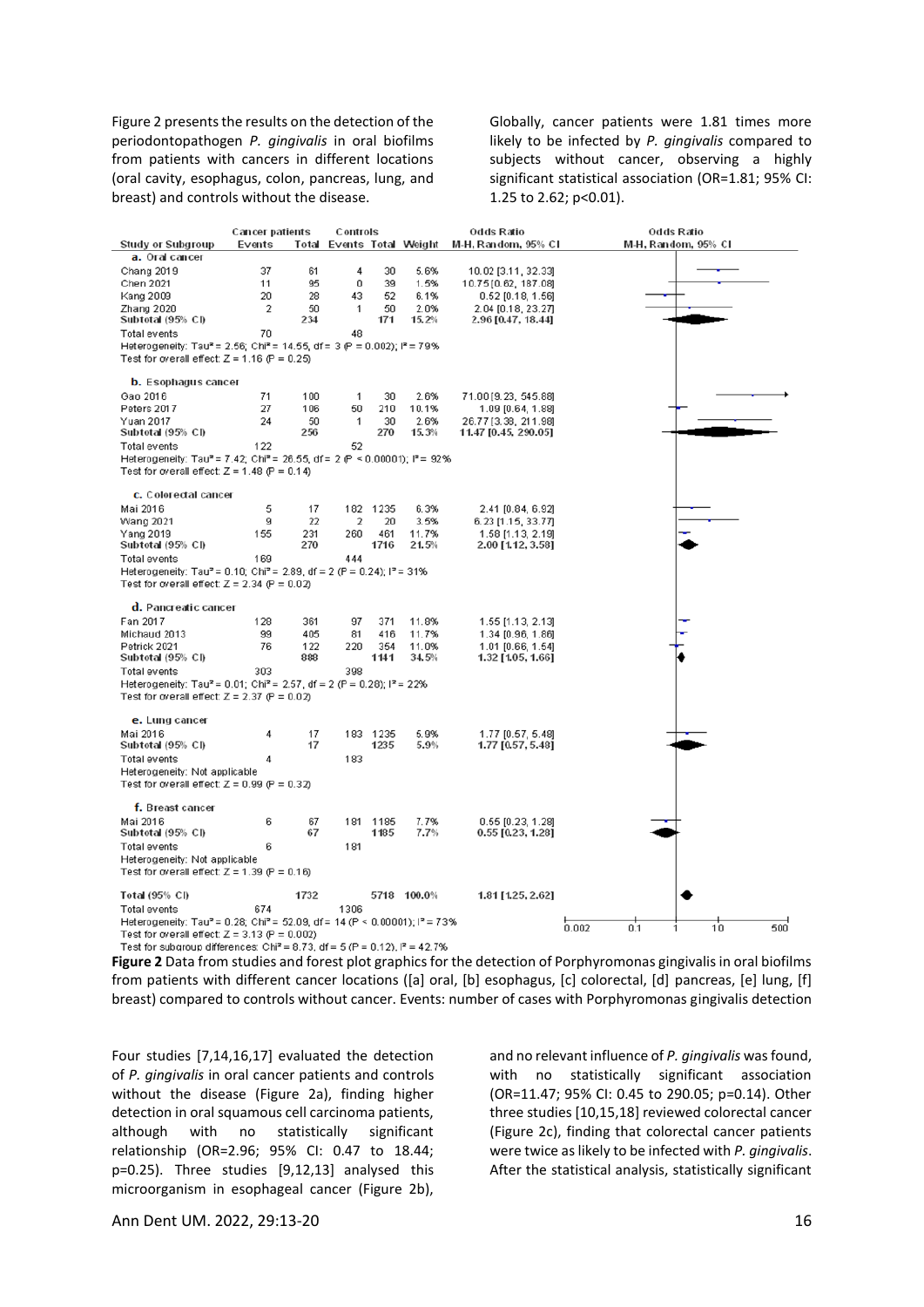differences were found (OR=2.00; 95% CI: 1.12 to 3.58; p=0.02).

As well, three studies [8,11,19] examined this periodontopathogen in pancreatic cancer patients and controls without the disease (Figure 2d). Patients with pancreatic cancers increased 1.32 times the risk of being infected by *P. gingivalis*, with a statistically significant relationship (OR=1.32; 95% CI: 1.05 to 1.66; p=0.02).

One study [10] verified the presence of this bacterium in patients with lung cancer (Figure 2e) or breast cancer (Figure 2f). In lung cancer patients there was a higher prevalence of *P. gingivalis* (OR=1.77; 95% CI: 0.57 to 5.48; p=0.32); while in breast cancer patients, this prevalence was lower (OR=0.55; 95% CI: 0.23 to 1.28; p=0.16). However, the results were not statistically significant.

#### **Analysis of publication bias**

The funnel plot of the meta-analysis did not show a uniform distribution on both sides, suggesting that there may be publication bias, as shown in Figure 3. Egger's test results (t=1.54, p=0.06) indicated evidence of some publication bias.



**Figure 3** Funnel plot for the analysis of publication bias between *Porphyromonas gingivalis* detection and cancer risk.

## **DISCUSSION**

Data from thirteen studies [7-19] on the possible relationship between *P. gingivalis* bacteria and cancers in different body locations have been included in the present meta-analysis. Overall, *P. gingivalis* detection was 1.81 times more likely in cancer patients than subjects without cancer, with a statistically significant association (p<0.01).

Regarding oral cancer, although a higher detection of the periodontopathogen was found in oral cancer patients compared to controls, no

Ann Dent UM. 2022, 29:13-20 17

statistically significant relationship was observed (p=0.25). Of the four studies that evaluated the detection of this bacterium, three of them [14,16,17] agreed to indicate higher detection in patients with oral cancer, while one [7] found higher detection in controls. These variations in the concentrations of periodontal pathogens in oral cancer patients may be conditioned by a series of factors such as the patient's immune status or the effects derived from cancer treatment [7]. *P. gingivalis* can proliferate and survive in the cytoplasm of infected tumor cells, inhibiting apoptosis and, therefore, favoring the spread of cancer, affecting adjacent cells. The level of positivity for *P. gingivalis* is significantly higher in cancerous tissues than in tissues adjacent to tumor or in normal tissues. It seems that cells infected by *P. gingivalis* escape the host surveillance function, perpetuating the clonal expansion of these mutated cells, leading to cancer progression [14].

In the analysis of esophageal cancer, although the detection of *P. gingivalis* was higher in cancer patients, no significant influence of the detection of the bacteria on the esophageal cancer risk was found (p=0.14). All three studies [9,12,13] that examined this bacterium confirmed these higher detection rates in esophageal cancer patients. Although it is possible that *P. gingivalis* infection initiates or is a transforming factor of esophageal epithelial cells, the possibility that neoplastic tissues represent a suitable microenvironment for the proliferation of *P. gingivalis* cannot be excluded. However, the evidence to support the positive association between *P. gingivalis* infection and esophageal cancer progression is scarce, and this bacterium has not yet been confirmed as a possible new etiologic agent or cofactor of esophageal cancer [9].

*P. gingivalis* detection was two-folds more probably in colorectal cancer patients with statistically significant differences (p=0.02). The three studies [10,15,18] that evaluated the detection of the periodontopathogen confirmed this higher detection in colorectal cancer. The periodontopathogenic bacterium *F. nucleatum* and, to a lesser extent, *P. gingivalis*, can activate the Myc oncogene and cyclin D1, increasing the inflammatory response that stimulates the growth of neoplastic cells in colorectal cancer [10]. This fact is also revealed by other studies carried out in patients with colorectal cancer in which *P. gingivalis*in cooperation with other oral pathogens, may colonize and persist in the intestinal microbiota, forming an inflammatory microenvironment, which can promote the development of this type of cancer [15]. Pancreatic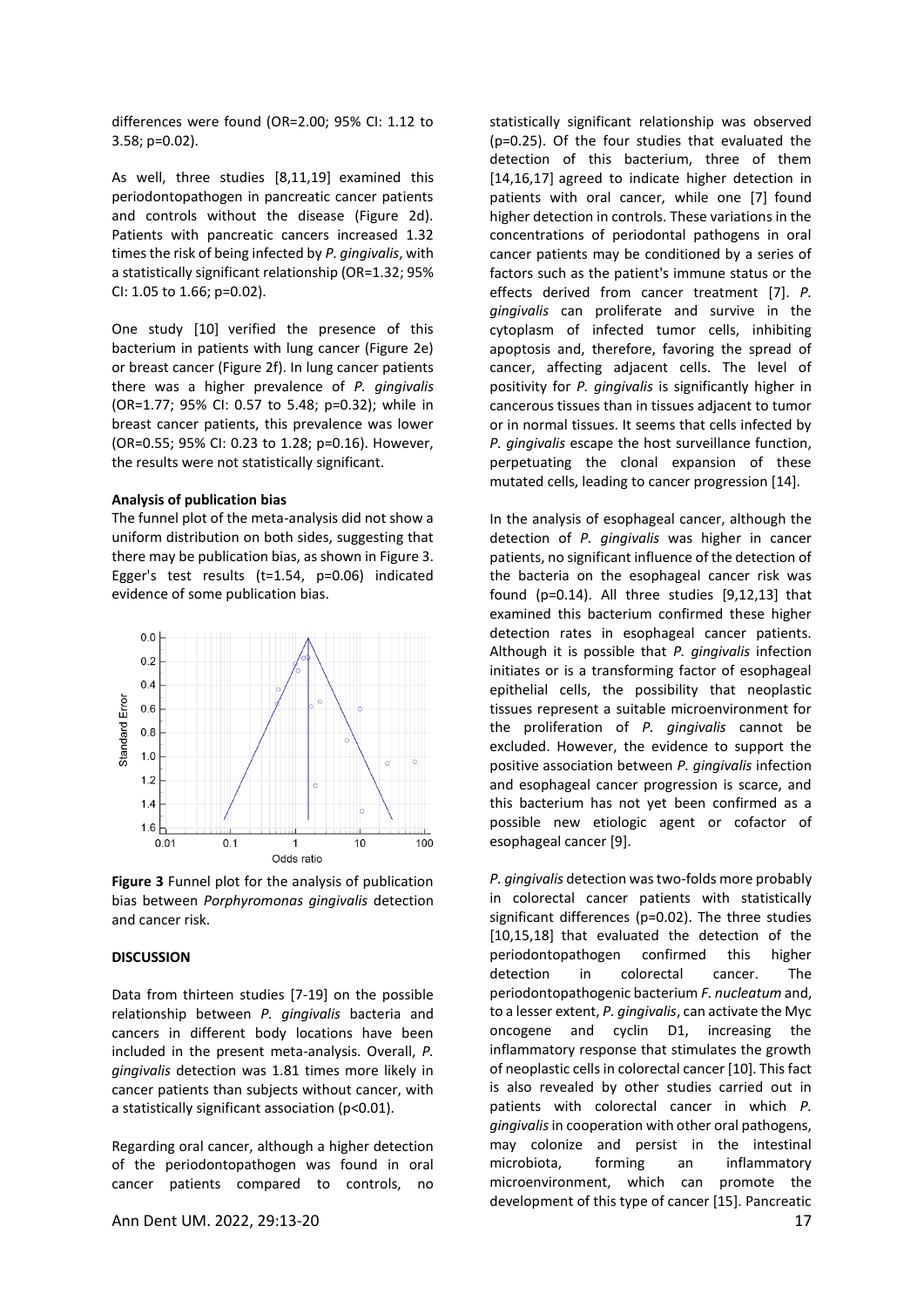cancer was also evaluated in this study, showing that pancreatic cancer patients increased 1.32 times the risk of being infected by *P. gingivalis*, with a statistically significant relationship (p=0.02). All studies [8,11,19] agreed with this finding.

The possible association between *P. gingivalis* infection and pancreatic cancer is not yet well established. Two mechanisms could explain this link. 1) Direct migration, whereby *P. gingivalis* and other oral bacteria move to the pancreas through ingestion or circulation following toothbrushing. 2) Systemic inflammation induced by *P. gingivalis* increases the levels of the proinflammatory cytokines and promotes the development of pancreatic cancer [19]. The presence of periodontal pathogens such as *P. gingivalis* and *Aggregatibacter actinomycetemcomitans* in the pancreas is associated with an increased risk of pancreatic carcinoma. *P. gingivalis* can alter the antitumor response of the host, favoring cell invasion and the interruption of signaling pathways through the degradation of cytokines and receptors [11].

There is a scarce of studies looking at the role of *P. gingivalis* on cancers in other body locations such as the lung or breast. Aspiration and ingestion of *P. gingivalis* could lead to colonization of other extraoral tissues such as the lungs. The migration of periodontal pathogens to these new sites may promote carcinogenic events. A chronic oral bacterial infection could initiate a signaling cascade of both immune cells and epithelial cells leading to systemic inflammatory processes that favor carcinogenesis. Similarly, *P. gingivalis* has been related to breast cancer due to microbial dysbiosis. Additionally, oral bacteria can facilitate the formation of important carcinogens including nitrosamines and acetaldehyde. The interrelationship between the periodontal pathogens and cancer risk could further be attributed to other risk factors such as lifestyle, genetic variation, and age-related changes in immune function [10].

This study has some limitations. First, the number of included studies is relatively small. Second, the results of this meta-analysis should be interpreted with caution due to the high heterogeneity found in

some comparisons, which required the application of the random-effects model. Third, the results could be conditioned by the geographical differences of the study populations. Fourth, in some studies, the *P. gingivalis* count could not be adequately quantified and the possible influence of high bacteria counts on periodontal variables and/or tumor behavior could not either be considered. Another limitation of this study is publication bias in which studies that give positive results are more frequently submitted for publication and are more likely to be published.

Periodontal bacteria can lead to tooth loss in severe periodontitis. Moreover, they induce systemic inflammation related to several systemic disorders, such as cardiovascular diseases, diabetes mellitus, pulmonary diseases, rheumatoid arthritis, and malignancies. Periodontal bacteria infection, particularly by *P. gingivalis* and *F. nucleatum*, has been used as a marker to assess the prognosis of cancer patients [20].

New studies are needed in cancer patients to analyze the role of this periodontal bacterium and assess the molecular biomarkers that mediate the inflammatory response induced by *P. gingivalis*, conditioning the tumor progression and behavior.

## **CONCLUSIONS**

In this meta-analysis, cancer patients were 1.81 times more likely to detect *P. gingivalis* (p <0.01) compared to controls. *P. gingivalis* presence were also more likely in patients with colorectal (OR: 2.00, p=0.02) or pancreatic (OR: 1.32, p=0.02) tumors. In contrast, oral, esophageal, lung, or breast cancers did not show a significant increase of *P. gingivalis* presence (p>0.05).

## **ACKNOWLEDGEMENT**

None.

#### **DECLARATION OF INTEREST**

None declared.

#### **REFERENCES**

1. Sun J, Tang Q, Yu S, Xie M, Xie Y, Chen G, et al. Role of the oral microbiota in cancer evolution and progression. Cancer Med. 2020;9(17):6306-6321.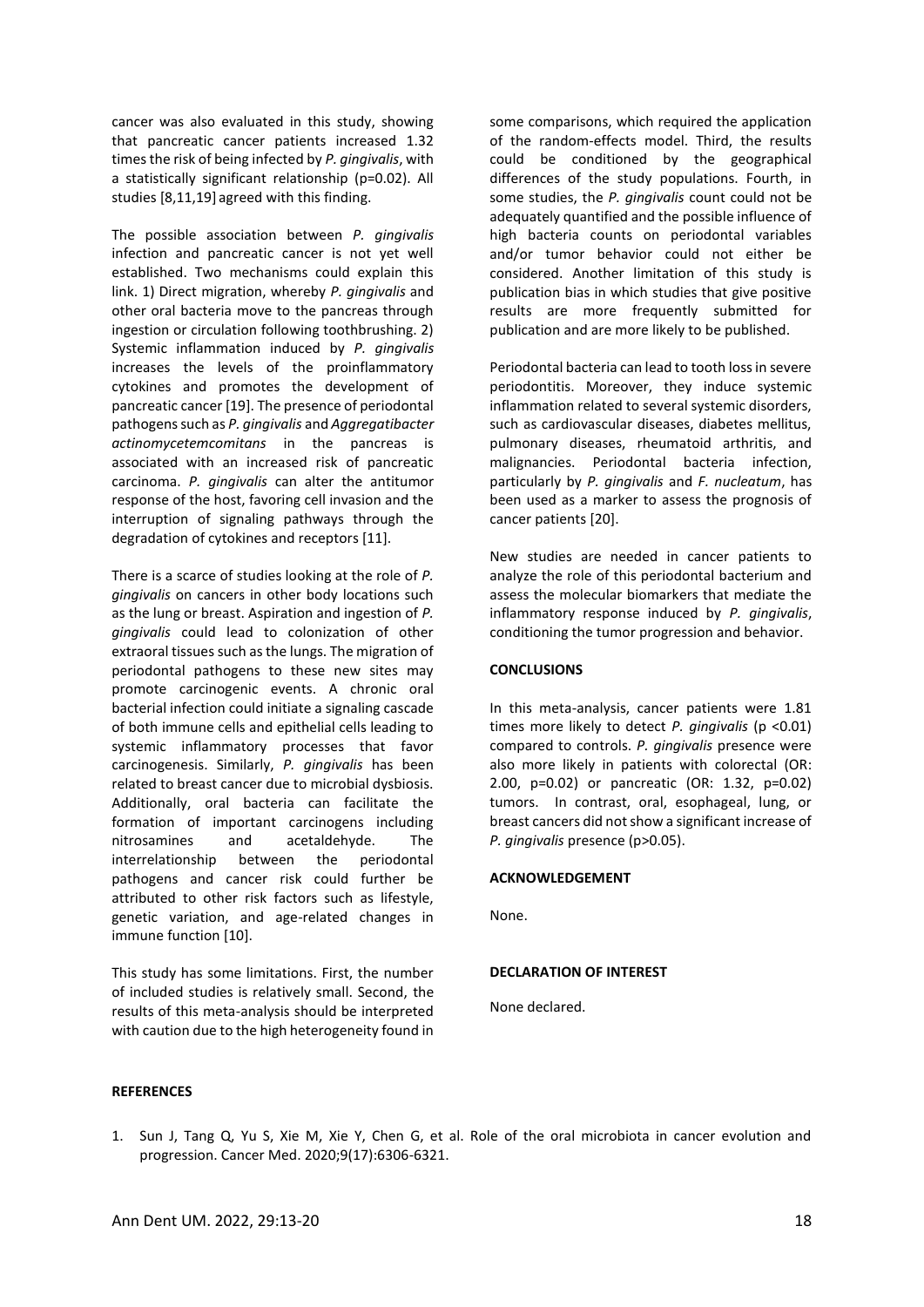- 2. Rajapriya P, Saravanan P, Burnice NK, Priyanka KC, Shalini S, Ramakrishnan R. Recent Advances in Salivary Proteomics, Genomics and Transcriptomics: A Reliable Tool in Periodontal diagnosis – A Review. Ann Dent UM. 2014;21(2):8-16.
- 3. Fujiwara N, Kitamura N, Yoshida K, Yamamoto T, Ozaki K, Kudo Y. Involvement of Fusobacterium Species in Oral Cancer Progression: A Literature Review Including Other Types of Cancer. Int J Mol Sci. 2020;21(17):6207.
- 4. Healy CM, Moran GP. The microbiome and oral cancer: More questions than answers. Oral Oncol. 2019;89:30-33.
- 5. Kakabadze MZ, Paresishvili T, Karalashvili L, Chakhunashvili D, Kakabadze Z. Oral microbiota and oral cancer: Review. Oncol Rev. 2020;14(2):476.
- 6. Wells G, Shea B, O'Connell D, Peterson J, Welch V, Losos M, Tugwell P. The Newcastle-Ottawa Scale (NOS) for assessing the quality of nonrandomised studies in meta-analyses [Internet]. Ottawa (Canada): The Ottawa Hospital. Available from: http://www.ohri.ca/programs/clinical\_epidemiology/oxford.asp
- 7. Kang M-S, Oh J-S, Kim H-J, Kim H-N, Lee I-K, Choi H-R, et al. Prevalence of oral microbes in the saliva of oncological patients. J Bact Virol. 2009;39(4):277-285.
- 8. Michaud DS, Izard J, Wilhelm-Benartzi CS, You DH, Grote VA, Tjønneland A, et al. Plasma antibodies to oral bacteria and risk of pancreatic cancer in a large European prospective cohort study. Gut. 2013;62(12):1764- 70.
- 9. Gao S, Li S, Ma Z, Liang S, Shan T, Zhang M, et al. Presence of Porphyromonas gingivalis in esophagus and its association with the clinicopathological characteristics and survival in patients with esophageal cancer. Infect Agent Cancer. 2016;11:3.
- 10. Mai X, Genco RJ, LaMonte MJ, Hovey KM, Freudenheim JL, Andrews CA, et al. Periodontal Pathogens and Risk of Incident Cancer in Postmenopausal Females: The Buffalo OsteoPerio Study. J Periodontol. 2016;87(3):257-67.
- 11. Fan X, Alekseyenko AV, Wu J, Peters BA, Jacobs EJ, Gapstur SM, et al. Human oral microbiome and prospective risk for pancreatic cancer: a population-based nested case-control study. Gut. 2017;67(1):120- 127.
- 12. Peters BA, Wu J, Pei Z, Yang L, Purdue MP, Freedman ND, et al. Oral Microbiome Composition Reflects Prospective Risk for Esophageal Cancers. Cancer Res. 2017;77(23):6777-6787.
- 13. Yuan X, Liu Y, Kong J, Gu B, Qi Y, Wang X, et al. Different frequencies of Porphyromonas gingivalis infection in cancers of the upper digestive tract. Cancer Lett. 2017;404:1-7.
- 14. Chang C, Geng F, Shi X, Li Y, Zhang X, Zhao X, Pan Y. The prevalence rate of periodontal pathogens and its association with oral squamous cell carcinoma. Appl Microbiol Biotechnol. 2019;103(3):1393-1404.
- 15. Yang Y, Cai Q, Shu XO, Steinwandel MD, Blot WJ, Zheng W, et al. Prospective study of oral microbiome and colorectal cancer risk in low-income and African American populations. Int J Cancer. 2019;144(10):2381- 2389.
- 16. Zhang L, Liu Y, Zheng HJ, Zhang CP. The Oral Microbiota May Have Influence on Oral Cancer. Front Cell Infect Microbiol. 2020;9:476.
- 17. Chen Q, Shao Z, Liu K, Zhou X, Wang L, Jiang E, et al. Salivary Porphyromonas gingivalis predicts outcome in oral squamous cell carcinomas: a cohort study. BMC Oral Health. 2021;21(1):228.
- 18. Wang X, Jia Y, Wen L, Mu W, Wu X, Liu T, et al. Porphyromonas gingivalis Promotes Colorectal Carcinoma by Activating the Hematopoietic NLRP3 Inflammasome. Cancer Res. 2021;81(10):2745-2759.
- 19. Petrick JL, Wilkinson JE, Michaud DS, Cai Q, Gerlovin H, Signorello LB, et al. The oral microbiome in relation to pancreatic cancer risk in African Americans. Br J Cancer. 2022;126(2):287-296.
- 20. Xiao L, Zhang Q, Peng Y, Wang D, Liu Y. The effect of periodontal bacteria infection on incidence and prognosis of cancer: A systematic review and meta-analysis. Medicine (Baltimore). 2020;99(15):e19698.